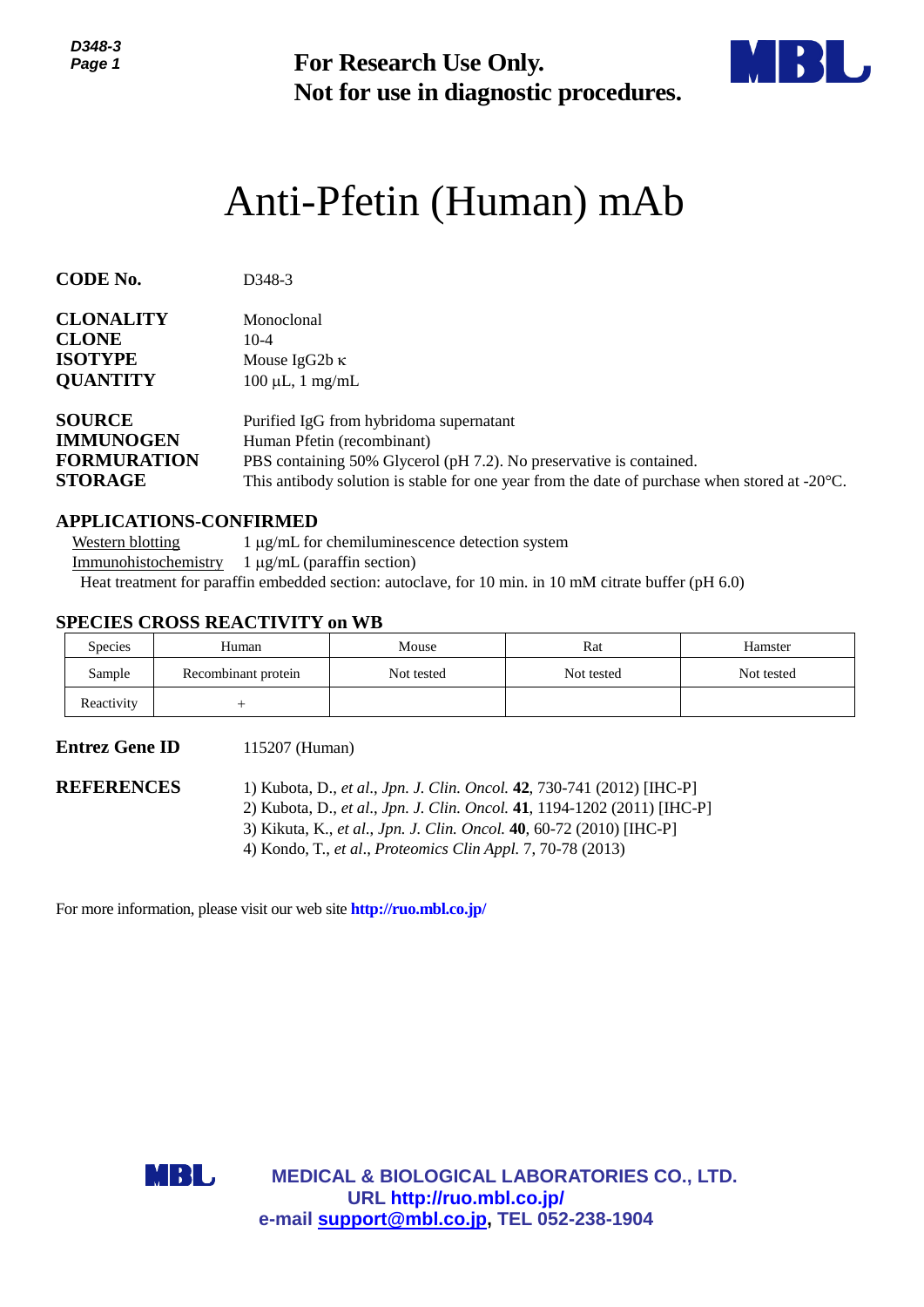# **RELATED PRODUCTS**

| D348-3     | Anti-Pfetin (Human) mAb             |
|------------|-------------------------------------|
| K0106-3    | Anti-CD117 (c-Kit) (Human) mAb      |
| K0105-4    | Anti-CD117 (c-Kit) (Human) mAb-FITC |
| K0106-4    | Anti-CD117 (c-Kit) (Human) mAb-FITC |
| 566        | Anti-CD117 (c-Kit) (Human) pAb      |
| 566-H      | Anti-CD117 (c-Kit) (Human) pAb      |
| K0102-3    | Anti-β-Catenin mAb                  |
| CY-M1036   | Anti-S100A10 mAb                    |
| CY-P1033   | Anti-S100A10 pAb                    |
| CY-M1037   | Anti-S100A11 mAb                    |
| CY-P1034   | Anti-S100A16 pAb                    |
| CY-P1040   | Anti-S100A2 pAb                     |
| CY-M1039   | Anti-S100A3 (Human) mAb             |
|            |                                     |
| CY-P1039   | Anti-S100A3 pAb                     |
| CY-P1026   | Anti-S100A4/p9Ka pAb                |
| CY-P1028   | Anti-S100P pAb                      |
| CY-8095    | CircuLex S100A10 ELISA Kit          |
| CY-8063    | CircuLex S100A11 ELISA Kit          |
| CY-8058    | CircuLex S100A12/EN-RAGE ELISA Kit  |
| CY-8057    | CircuLex S100A13 ELISA Kit          |
| CY-8064    | CircuLex S100A14 ELISA Kit          |
| CY-8086    | CircuLex S100A4 ELISA Kit Ver.2     |
| CY-8097    | CircuLex S100A6 ELISA Kit           |
| CY-8073    | CircuLex S100A7/Psoriasin ELISA Kit |
| CY-8061    | CircuLex S100A8/MRP8 ELISA Kit      |
| CY-8062    | CircuLex S100A9/MRP14 ELISA Kit     |
| CY-8060    | CircuLex S100P ELISA Kit            |
| CY-R2251   | Human S100A1                        |
| CY-R2451   | Human S100A1 Low Endotoxin          |
| CY-R2260   | Human S100A10                       |
| CY-R2269   | Human S100A11                       |
| CY-R2461   | Human S100A11 Low Endotoxin         |
| CY-R2262-G | Human S100A12 (GST-tag)             |
| CY-R2262-H | Human S100A12 (His-tag)             |
| CY-R2462-G | Human S100A12 Low Endotoxin         |
| CY-R2263   | Human S100A13                       |
| CY-R2264   | Human S100A14                       |
| CY-R2464   | Human S100A14 Low Endotoxin         |
| CY-R2266   | Human S100A16                       |
| CY-R2252   | Human S100A2                        |
| CY-R2253   | Human S100A3                        |
| CY-R2453   | Human S100A3 Low Endotoxin          |
| CY-R2254   | Human S100A4                        |
| CY-R2454   | Human S100A4 Low Endotoxin          |
| CY-R2255   | Human S100A5                        |
| CY-R2256   | Human S100A6                        |
| CY-R2257   | Human S100A7                        |
| CY-R2457   | Human S100A7 Low Endotoxin          |
| CY-R2258   | Human S100A8                        |
| CY-R2458   | Human S100A8 Low Endotoxin          |
| CY-R2259-G | Human S100A9 (GST-tag)              |
| CY-R2259-H | Human S100A9 (His-tag)              |
| CY-R2459-G | Human S100A9 Low Endotoxin          |
| CY-R2250   | Human S100B                         |
| CY-R2267   | Human S100P                         |
| CY-R2467   | Human S100P Low Endotoxin           |
|            |                                     |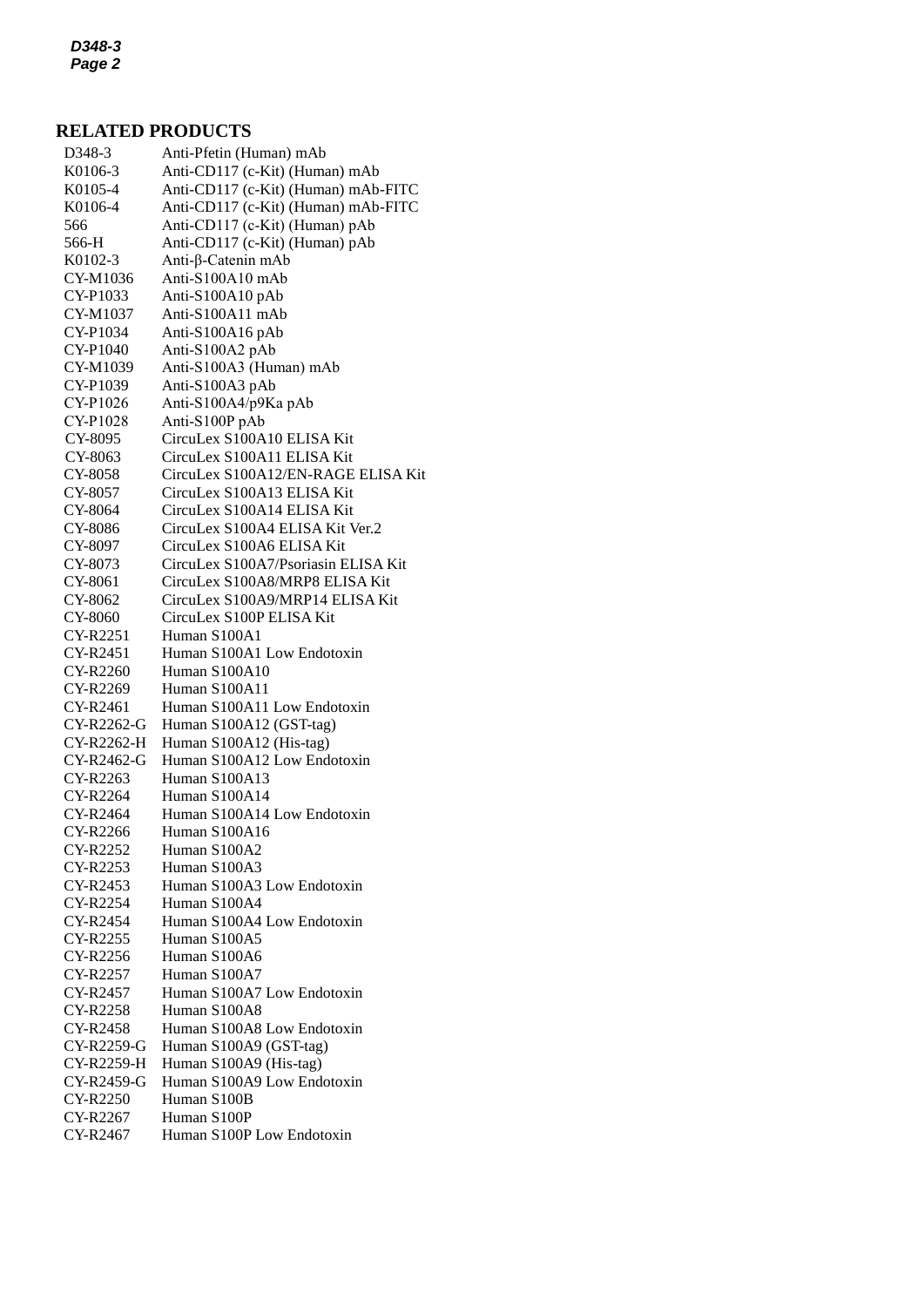# **SDS-PAGE & Western blotting**

- *2* (12.5% acrylamide) for electrophoresis. 1) Boil the sample for 2 min. and centrifuge. Load 10  $\mu$ L of the sample per lane in a 1-mm-thick SDS-polyacrylamide gel
- 2) Blot the protein to a polyvinylidene difluoride (PVDF) membrane at 1 mA/cm<sup>2</sup> for 1 hr. in a semi-dry transfer system (Transfer Buffer: 25 mM Tris, 190 mM glycine, 20% MeOH). See the manufacturer's manual for precise transfer procedure.
- 3) To reduce nonspecific binding, soak the membrane in 10% skimmed milk (in PBS, pH 7.2) for 1 hr. at room temperature.
- 4) Incubate the membrane with primary antibody diluted with 1% skimmed milk (in PBS, pH 7.2) as suggested in the **APPLICATIONS** for 1 hr. at room temperature. (The concentration of antibody will depend on the conditions.)
- 5) Wash the membrane with PBS-T [0.05% Tween-20 in PBS] (5 min. x 3 times).
- 6) Incubate the membrane with the 1:10,000 of anti-IgG (Mouse) pAb-HRP (MBL; code no. 330) diluted with 1% skimmed milk (in PBS, pH 7.2) for 1 hr. at room temperature.
- 7) Wash the membrane with PBS-T (5 min. x 3 times).
- 8) Wipe excess buffer on the membrane, and then incubate it with appropriate chemiluminescence reagent for 1 min. Remove extra reagent from the membrane by dabbing with paper towel, and seal it in plastic wrap.
- 9) Expose to an X-ray film in a dark room for 3 min. Develop the film as usual. The condition for exposure and development may vary.

(Positive control for Western blotting; GST-tagged human Pfetin)



## *Western blot analysis of Pfetin*

Immunoblotted with Anti-Pfetin (Human) mAb (D348-3)